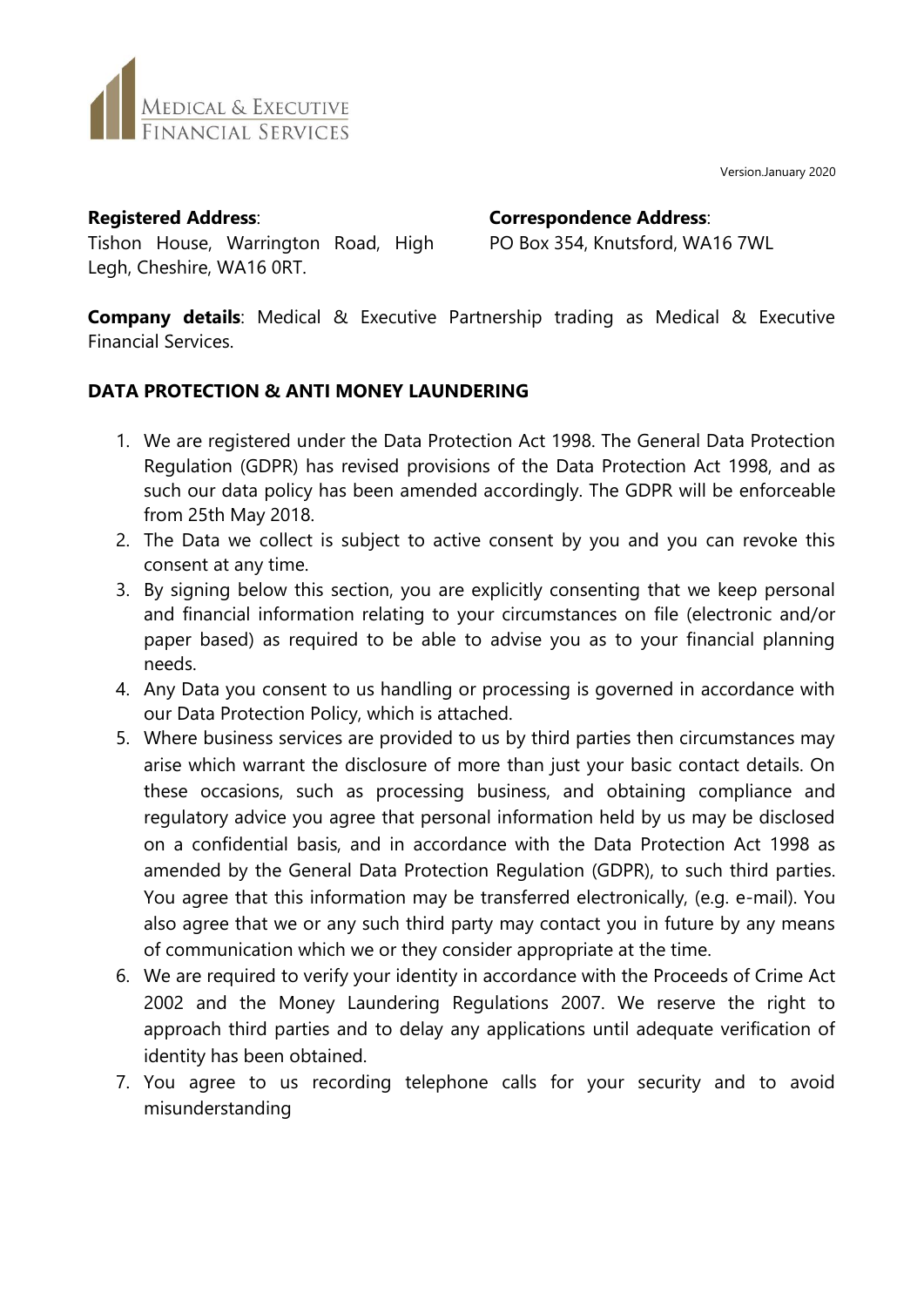

- 8. Under the General Data Protection Regulation (GDPR) you have a right to obtain a copy of the personal information that we hold about you. We are obliged by law to provide this information in a structured format within 30 days of your requesting it without charge.
- 9. If you believe that any information held is incorrect or incomplete, you should contact us at our usual address. Any information that is found to be incorrect or incomplete will be amended within one month (this can be extended by an additional two months where the request for rectification is complex).
- 10. Personal data will be retained no longer than is necessary for the purpose obtained for. We keep records of our business transactions with you for at least six years.

I/We hereby consent to the transfer of information, as described above, on a confidential basis when warranted between such third parties.

I/We authorise you to liaise with My/Our other professional advisers in exchanging relevant personal information pertinent to my/our financial planning requirements and to rely on any such information provided.

## **By signing below, you are consenting to us retaining your data for the purposes outlined above.**

## **Signature**

 $\Box$  Please tick this box if you give consent for us or any company associated with us to contact you for marketing purposes by e-mail, telephone, post or SMS.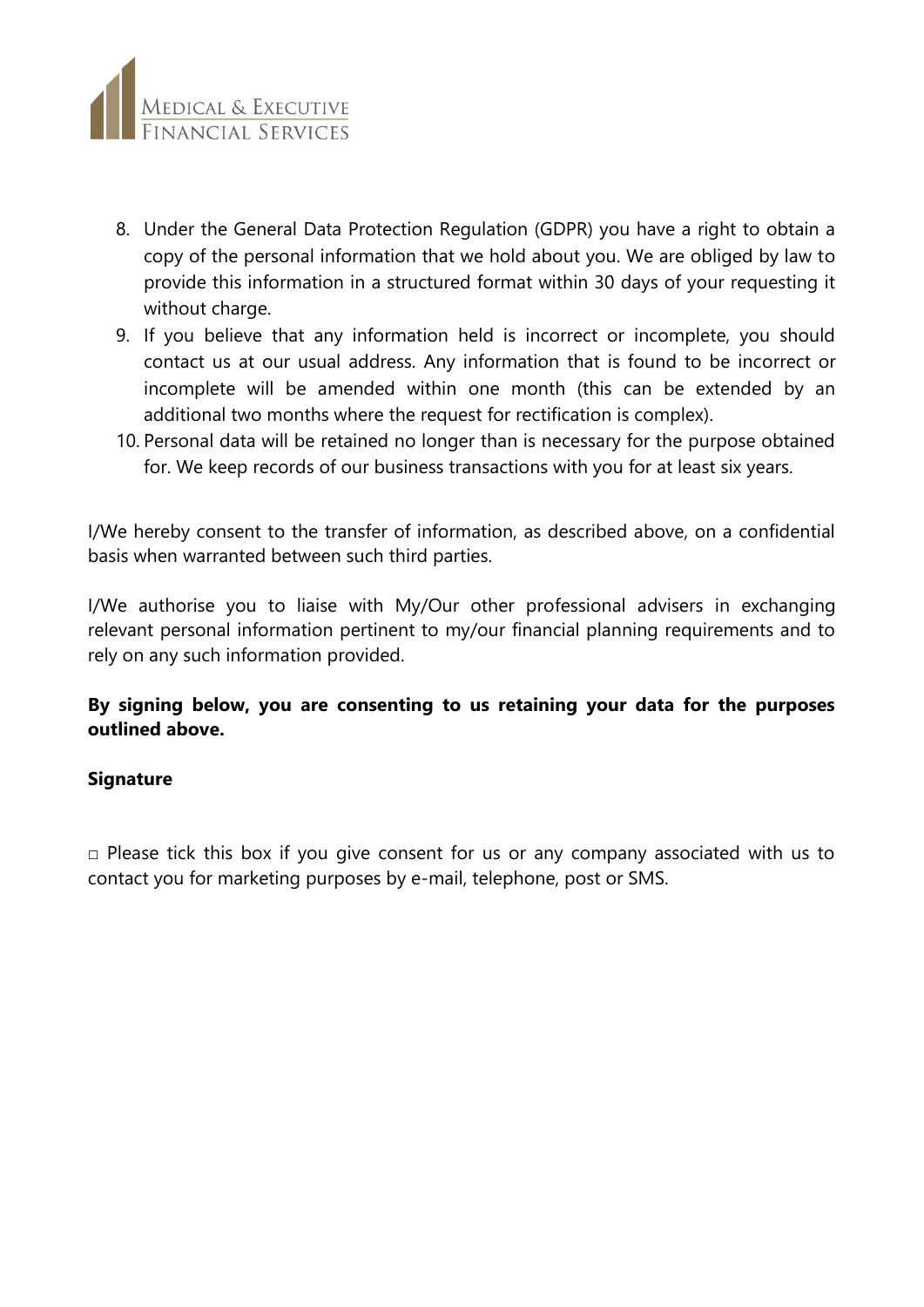Version.January 2020



## **CLIENT AGREEMENT**

- 1. This document sets out the basis on which we will conduct business with you and on your behalf. **It is an important document and we would ask you to read it carefully and if you are unsure of any of its terms please ask.**
- 2. The terms of this Agreement come into force immediately on acceptance (implied or actual) of its terms by you and will remain in force until cancelled by us or you, or replaced by a later version.
- **3 Medical & Executive Financial Services is authorised & regulated by the Financial Conduct Authority (FCA) under number 165731. Medical & Executive Financial Services ('the Firm') has an FCA number of 165731.** You can check this on the Financial Services Register by visiting [www.fca.org.uk/register/](http://www.fca.org.uk/register/) or by contacting the **FCA at 25 The North Colonnade, Canary Wharf, London, E14 5HS or telephone 0800 111 6768 (freephone)**

## **THE RANGE OF OUR ADVICE AND FINANCIAL PLANNING OBJECTIVES**

- **4** Your adviser is **independent** and acts on your behalf as your agent. Your Adviser is therefore able to provide unbiased unrestricted advice on retail investment products based on a comprehensive and fair analysis of the market.
- **5** We are permitted to give advice on retail investments and general insurance and arrange transactions in these products. For retail investment products, this will include not just packaged products, but also structured products, all investment trusts and any other investments that offers exposure to underlying assets, but in a packaged form which modifies that exposure compared with direct holding in the financial asset.
- **6** In order to provide you with personal financial advice and recommendations suitable for your particular circumstances we will undertake a 'fact find' to gather the appropriate information to assess your needs. We will then be able to set out clearly your financial planning objectives based on your stated objectives, acceptable level of risk and any restrictions you wish to place on the type of policies you are willing to consider. Details of your stated objectives will be set out in a Suitability Report we will issue to you to confirm our recommendation. Unless confirmed in writing, to the contrary, we will assume that you do not wish to place any restrictions on the advice we give you.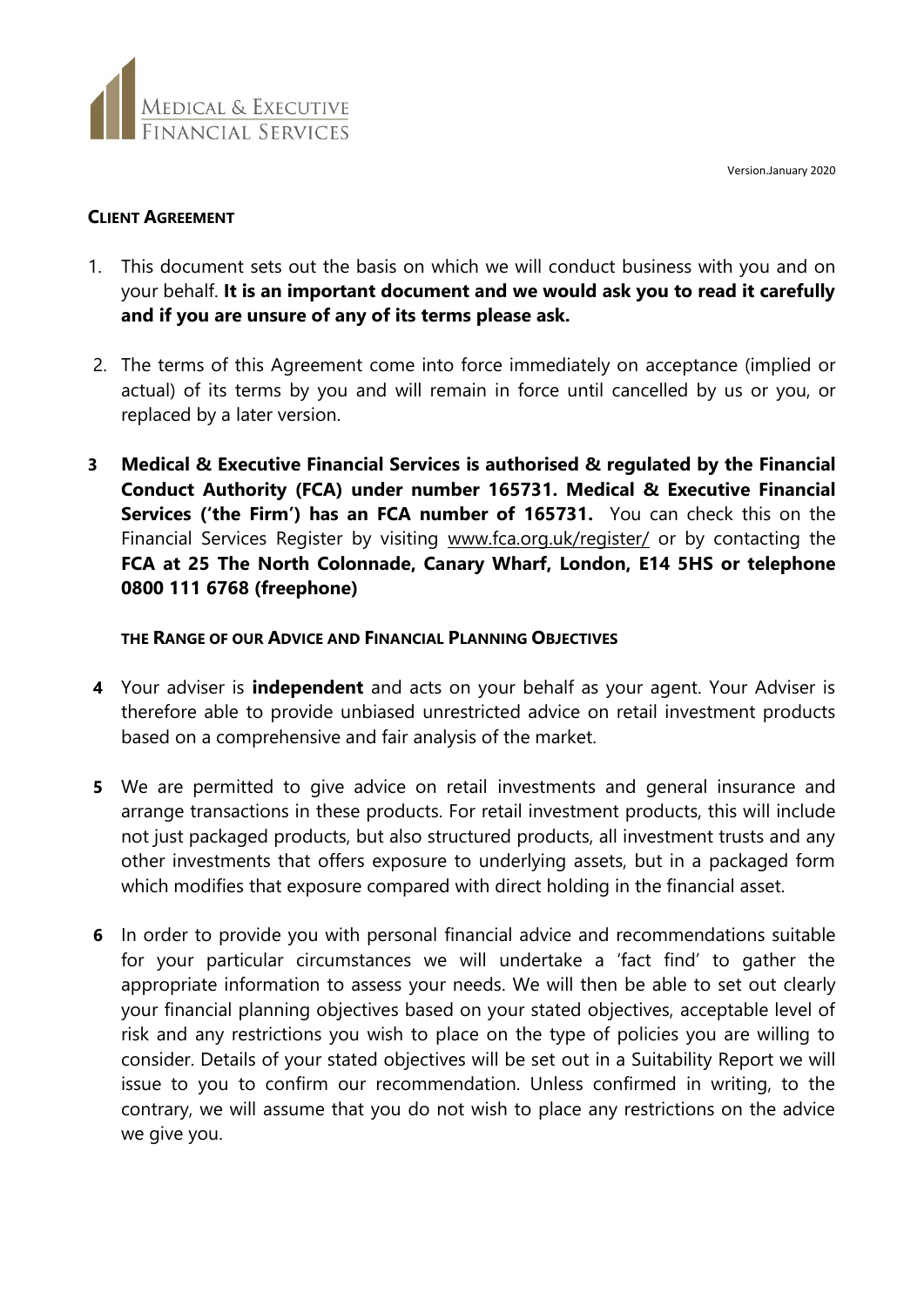

- **7** You hereby acknowledge that in the event of the firm assisting you in the completion of any investment or insurance application or policy proposal forms that you will in any event continue to bear full responsibility for the accuracy and completeness of the information entered on such forms. Therefore you understand that inclusion of incorrect information or omission of any material facts may result in the insurance, investment or policy to which the application or proposal relates to being adversely adjusted, made void and/or any claim(s) made against it being refused. The advice we give you will be based on the information you have given us and your stated investment objectives including the degree of risk you will accept. It is your responsibility to advise us on any changes.
- **8** We will forward to you all documents showing ownership of your investments/contracts as soon as practicable after we receive them. All such documents may be sent by post and this would be at your risk.
- **9** We will outline from the outset whether our advice will cover your entire financial planning needs or focus on specific areas giving consideration to any restriction you place on our advice.
- **10** We require our clients to give us instructions in writing, or we may confirm our understanding in writing (by post or by email) in order to avoid possible disputes. This will usually be in the form of a proposal or application form. We will, however, accept oral instructions in certain instances provided they are subsequently confirmed in writing.

### **CUSTOMER CLASSIFICATION**

**11** The type of client category will determine the levels of protection afforded to you under the Financial Services and Market Act 2000. The firm proposes to classify you in accordance with FCA rules as a **Retail Client** and the regulatory protection available to you will be the highest available. This agreement is personal to you and not assignable. We may accept instructions from and give information to third parties or your other advisers on your behalf where you have confirmed in writing we may do so. We cannot accept any responsibility for errors in information supplied by such persons. Where you are a trustee, director or officer of any trust, corporation or LLP requiring advice you warrant to us that you have full authority to act on behalf of the same and there are no restrictions on the limits of our advice of which we have not been made aware. We will not be responsible for advising on compliance with your trust, trustee, director or officer obligations.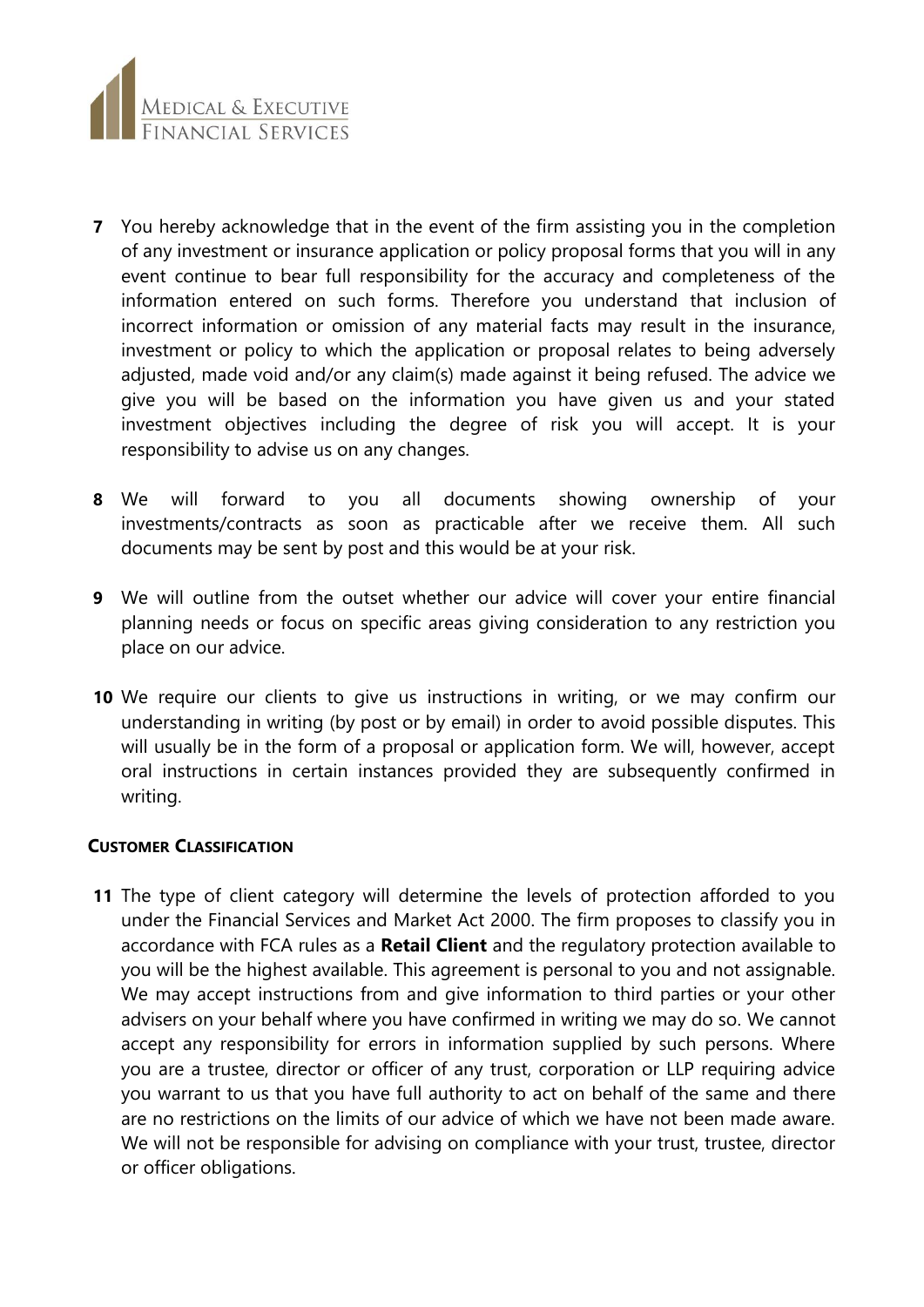

#### **THE COST OF OUR SERVICES**

**12** You will pay for our services by either a fee or a combination of fee and/or fee by payment facilitation through product charging. We will discuss your payment options with you and answer any questions you have. We will not charge you until we have agreed with you how we are to be paid. For payment options relating to investment advice, please refer to paragraph 13. For payment options relating to insurance advice, please refer to paragraph 14. Value added tax may be payable on some or all of the work we do. We will inform you if VAT is applicable.

#### **Investment advice**

**13** When **paying by fee**, you will pay us for our advice and services (whether you buy a product or not) at an amount or a rate agreed before we commence any work. Our fees may include VAT. Where this is the case you will be informed and invoiced accordingly.

## **13.1 Our Fees**

### **Lump Sum Investments and Transfers**

Our initial advice charge is a tiered charge whereby each percentage charge applies to its set band rather than a single rate that applies to the total amount invested.

| <b>Band</b>        | % Fee                  | % Fee Top Ups          |
|--------------------|------------------------|------------------------|
| $£0 - £75,000$     | 2.5%                   | 1.25%                  |
|                    | With a minimum of £500 | With a minimum of £250 |
| £75,001 - £150,000 | 2.00%                  | 1.00%                  |
| £150,001 -£250,000 | 1.50%                  | 0.75%                  |
| £250,001 -£500,000 | 1.00%                  | 0.50%                  |
| $+£500,000$        | 0.50%                  | 0.25%                  |

Our fee bands as a percentage of the funds invested are:

**These fee rates apply to lump sum investments that include our Ongoing Advice Service Fee. For those that do not take up our Ongoing Advice Service the above fee rates will include an additional 0.5% across all bands detailed.**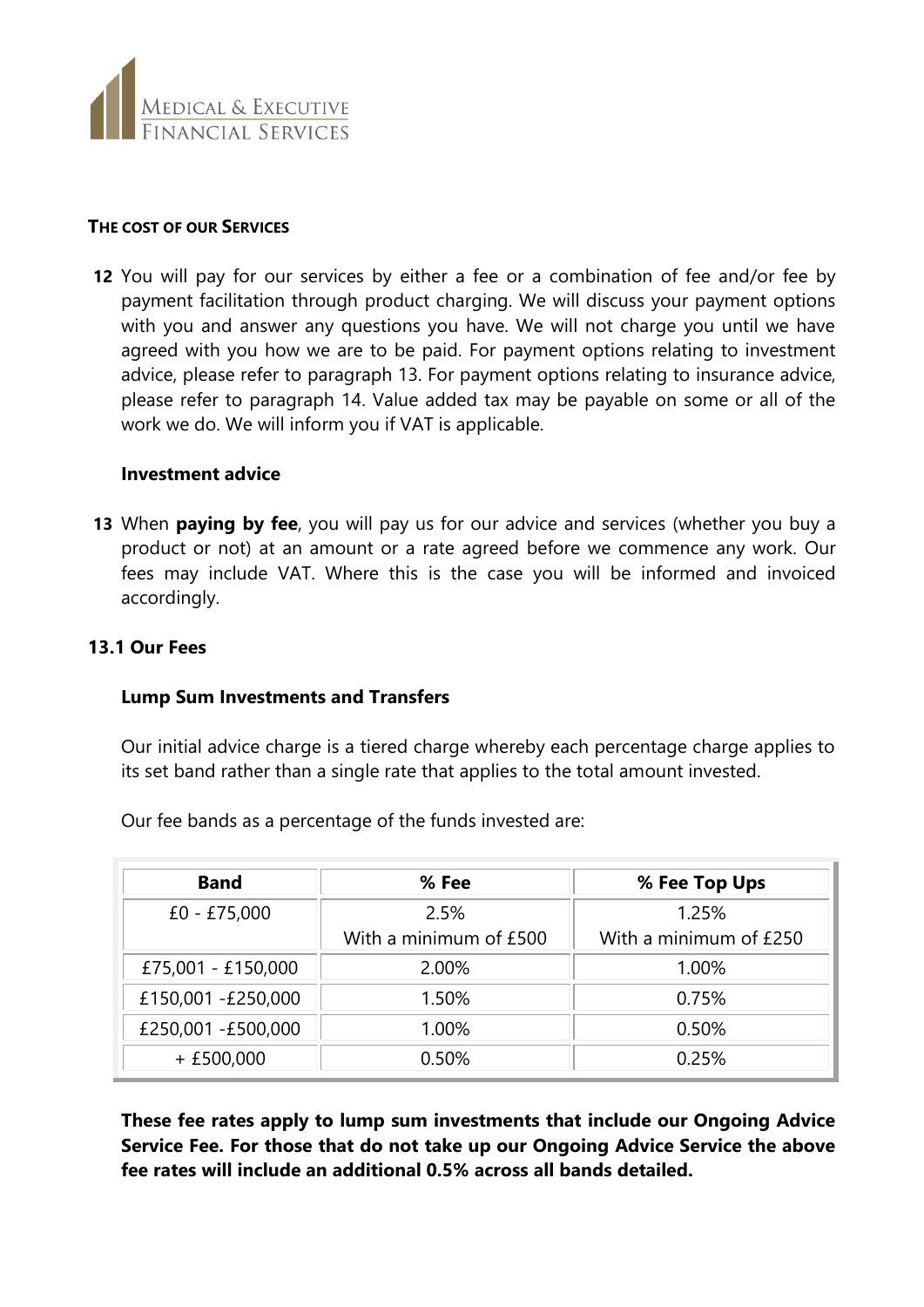

Example of how to calculate our initial advice charge:

If an investment amount of £150,000 was recommended then the charge would be calculated as follows:

| the first £75,000 at 2.5% | $= £1.875$ |  |  |  |  |  |
|---------------------------|------------|--|--|--|--|--|
| the next £75,000 at 2.0%  | $= £1,500$ |  |  |  |  |  |

Therefore the total charge is £3,375. In this example the overall charge equates to 2.25% of the £150,000 invested.

These fees are indicative only and in any event are subject to review bi-annually on 1<sup>st</sup> January and  $1<sup>st</sup>$  June. In cases that we deem to be complex in nature, our fees may be higher than our stated rates. However we will always provide you with a breakdown of our estimated fee and agree this with you prior to undertaking any work.

Under certain circumstances, and depending on the nature of work required, your Adviser may agree to a fixed fee. Where charging a fixed fee we will provide you with a fee agreement showing the actual fee that will be payable for the agreed service being provided. Where charging an hourly rate we will provide a letter of engagement to indicate how much we might charge in total.

'Top Ups' detailed in the table above refer to existing investment plans arranged and implemented by Medical & Executive Financial Services.

## **13.2 Regular Premium Savings and Investments**

Our charge for regular savings and investment plans is 2.5% of the equivalent total annual premium paid with a minimum of £500.

For Example, for a monthly investment of £2,000, this would equate to an annual premium of £24,000, on which our initial advice fee would be £600.

Our charge for Top ups to regular savings and investment plans arranged and implemented by Medical & Executive Financial Services is 1.25% of the equivalent total annual premium paid with a minimum of £250.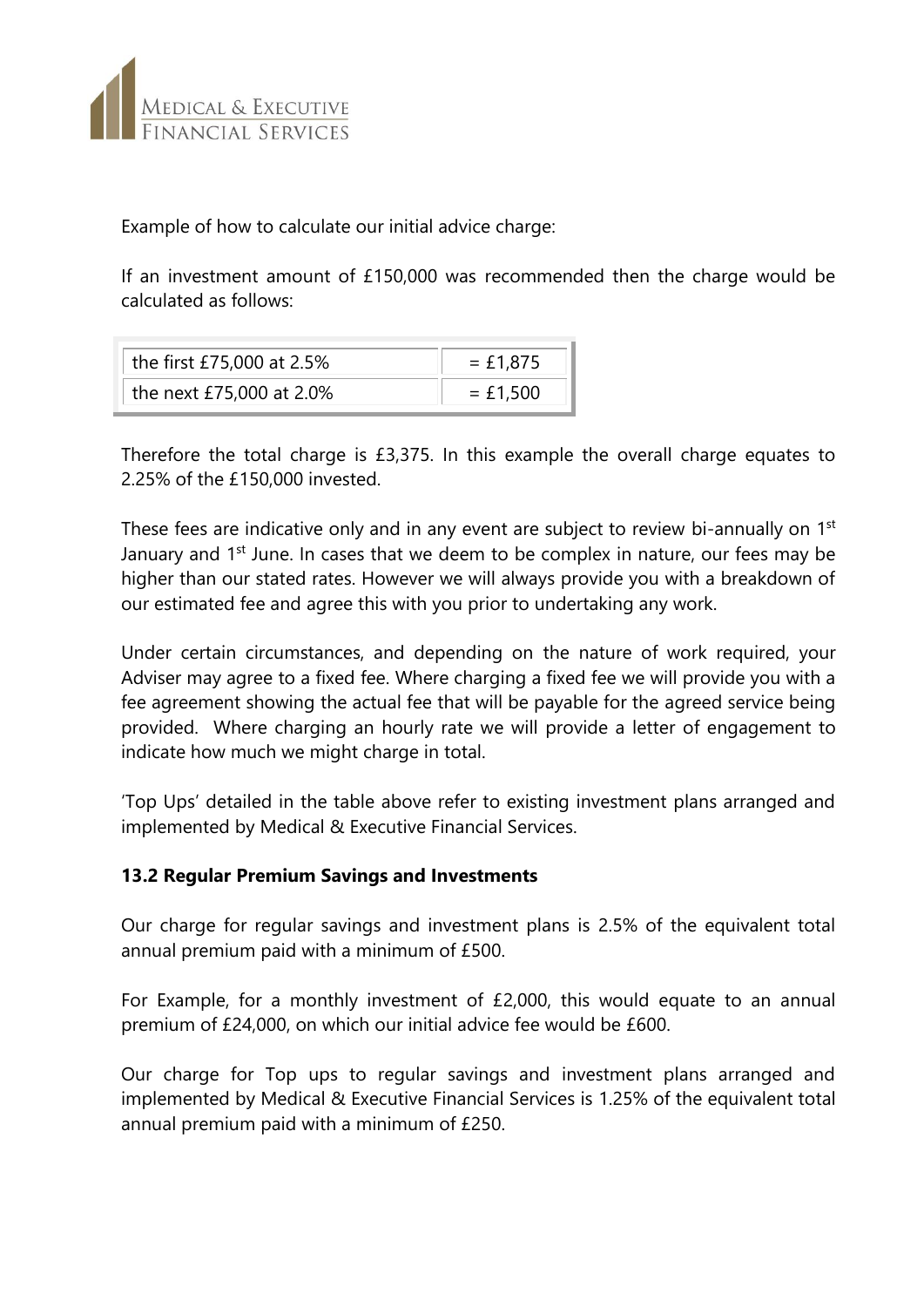

If the regular annual premium equates to over £75,000 per annum then the same reducing initial fees will apply as per the lump sum investments set out in the table above.

Depending on the amount of work involved we reserve the right to increase this fee which would be confirmed to you prior to any work commencing.

## **13.3 Your Payment Options**

Fees can be either facilitated by the product provider and taken from your investment or paid directly to us by you.

When opting to pay directly to us we will issue you with an Invoice and you will be required to settle the payment of our fees within 14 days of the invoice date. You will be provided with a receipt upon payment.

## **13.4 Pure Protection Products**

13.5 If you buy a protection product you may elect that we are remunerated **by commission**. The commission is paid directly by the provider. Although you pay nothing up front that does not mean our service is free. The commission paid to us forms part of a 'product charge' which you pay when you purchase the product. Product charges pay for the product provider's own costs and any commission payable to third parties.

The amount of commission we receive will vary depending on the type of policy and (sometimes) the term of the policy or your age. You will be provided with a personalized illustration which will fully disclose the commission we receive.

### **Payment for Ongoing Services**

13.6 We have a range of ongoing services we can provide to ensure that your personal recommendation is reviewed frequently and remains relevant to your changing circumstances. The frequency and amount of the charge will depend on the service you choose. Full details are set out in our Ongoing Management Service Agreement.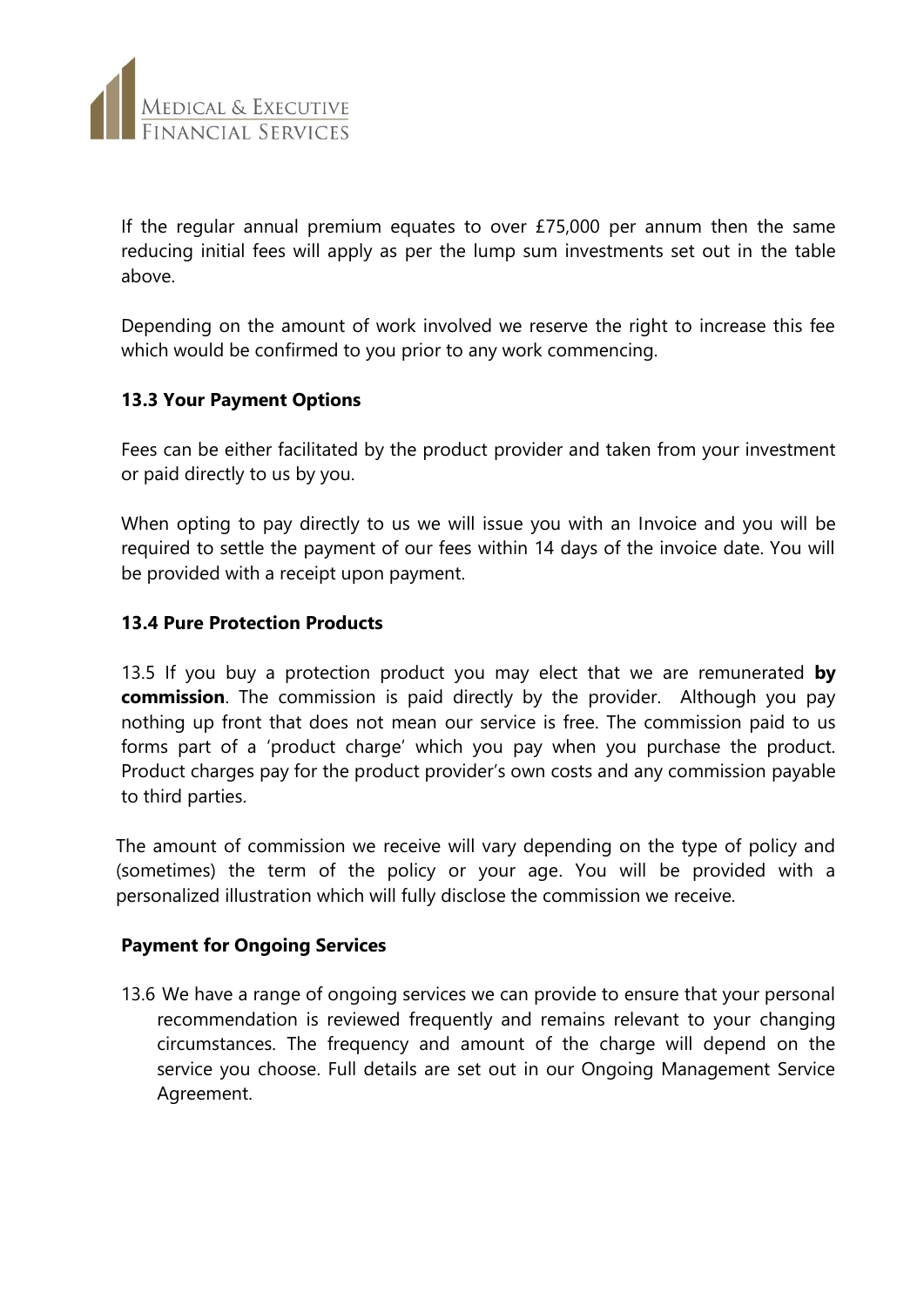

### **General Insurance**

- 14 For general insurance advice we do not charge a fee. We will receive commission from the insurance provider.
- 15 We may also receive commission or other form of benefit from working with the issuer of a security, a product provider or from another intermediary. We will inform you before the transaction if we are likely to receive such commission or form of benefit from recommending any product to you.
- 16 In respect of any regular premium policy which we may recommend, should you subsequently cease to pay premiums on the policy and as a result of your cancellation we are obliged to refund product charges or other commission that has been paid to us we reserve the right to charge you a fee representing the amount we have to repay, for a period of up to four years after commencement of the policy. We will not charge such fee if you exercise your right to cancel in accordance with the cancellation notice sent to you by the product provider.

## **CLIENT MONEY**

17 For your additional security **we do not handle client's money**. We never accept a cheque made out to us (unless it is a cheque in settlement of our fees or other charges or disbursements for which we have sent you an invoice). We do not handle cash. Cheques for payment will be required to be paid direct to the insurance provider.

### **ACCOUNTING TO YOU**

18 We will make arrangements for all your investments/contracts to be registered in your name unless you first instruct us otherwise in writing. You have a right to inspect copies of contract notes and entries in our records in relation to transactions on your behalf. In that request we reserve the right to give you copies of such documents rather than access to the original records.

We will forward to you all documents showing ownership of your policies as soon as practicable after we receive them. Where a number of documents relating to a series of transactions is involved, we will normally hold each document until the series is complete and then forward them to you.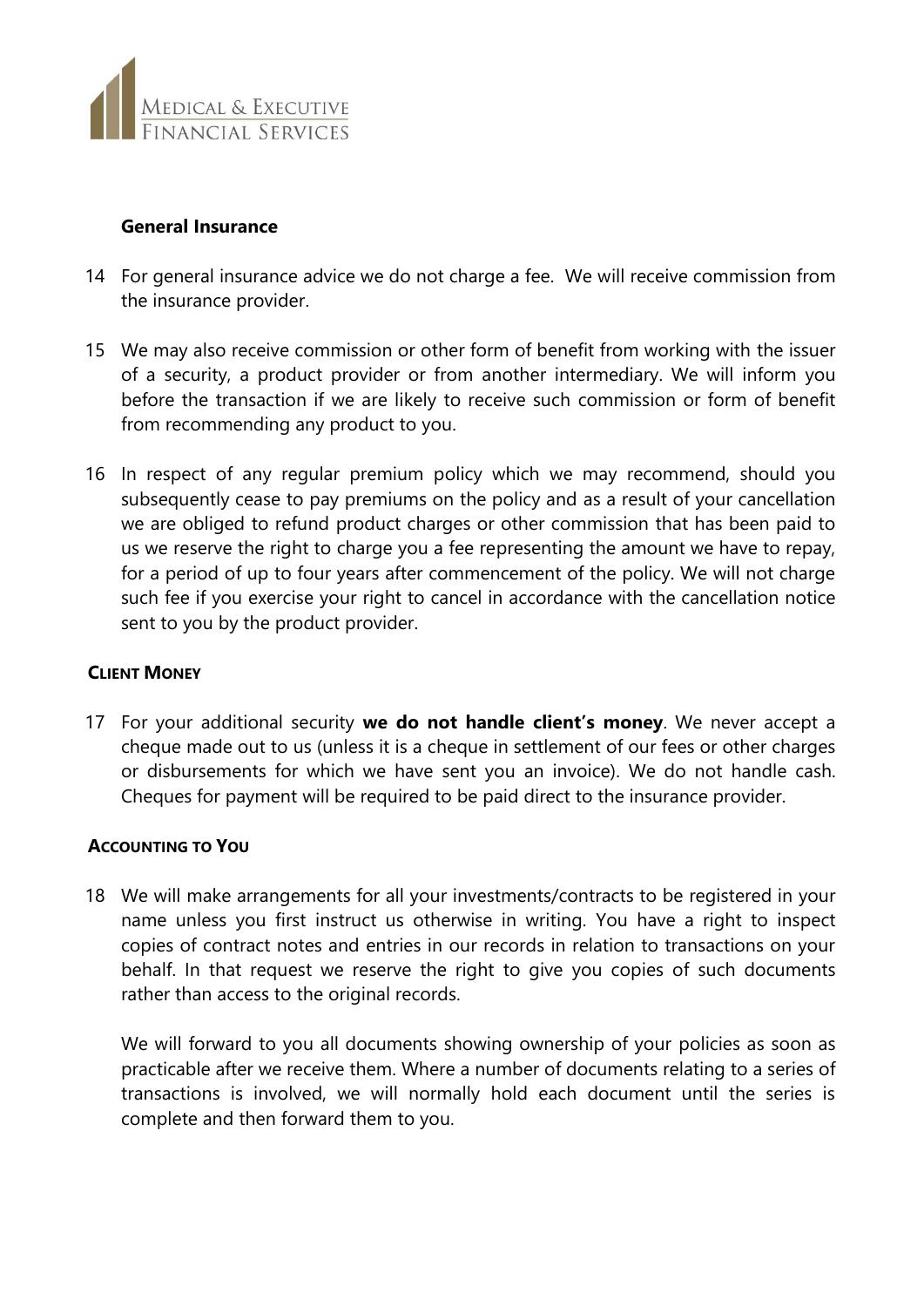

### **FINANCIAL SERVICES COMPENSATION SCHEME (FSCS)**

19 We subscribe to the Financial Services Compensation Scheme (FSCS). You may be entitled to compensation from the scheme if we cannot meet our obligations. This depends on the type of business and the circumstances of the claim. You will find upto-date details of the FSCS's compensation limits, eligibility and details of how to make a claim on its website [www.fscs.org.uk.](http://www.fscs.org.uk/) As at (01/18), the limits are:-

#### **Investment**

Most types of investment business are covered for 100% of the first £50,000.

#### **Insurance**

Insurance advising and arranging is covered for 90% of the claim with no upper limit.

Further information about compensation scheme arrangements is available from the FSCS.

#### **COMPLAINTS**

**20** If you should have any complaint about the advice you receive or a product you have bought please write or call the **Compliance Director at** Medical & Executive Financial Services.

If following our subsequent investigation and response you are still not satisfied you may contact the Financial Ombudsman Service [\(www.financial-ombudsman.org.uk;](http://www.financial-ombudsman.org.uk/) The Financial Ombudsman Service; Exchange Tower; London E14 9SR). Full details are contained within our internal complaints procedure, which is available to you on request at any time.

### **CANCELLATION RIGHTS**

21 The cancellation rights for each individual policy you have been advised on will be explained to you in your suitability report which we will give you before or at the time you confirm or carry out the transaction. Where the provider is already in receipt of the investment proceeds and cancellation is requested within the cancellation period we will instruct the provider to refund the proceeds net/gross of the adviser charging agreed.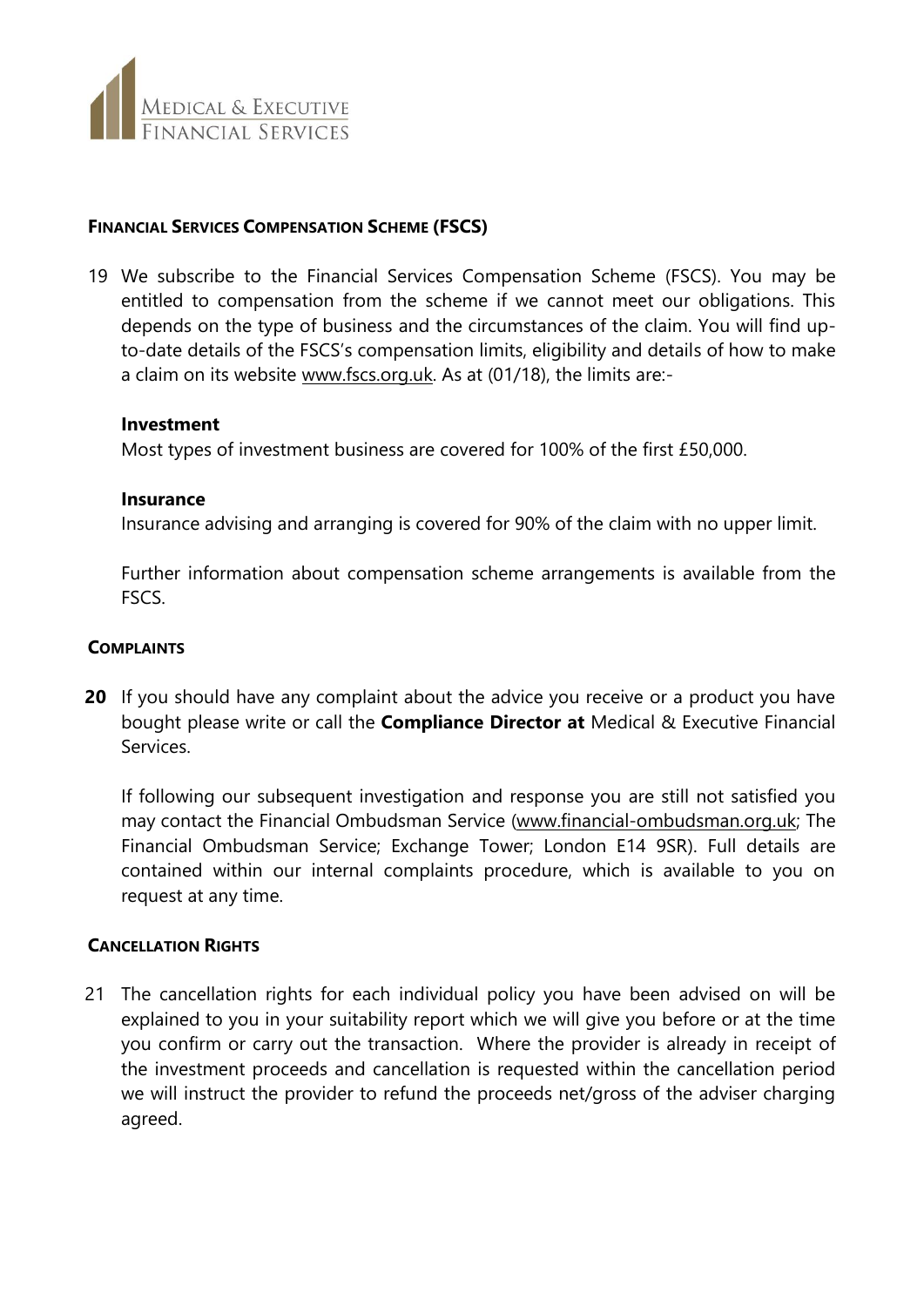

#### **MATERIAL INTERESTS**

- 22 We are not connected to any product provider, but occasions can arise where we, or one of our other customers, will have some form of interest in business, which we are transacting for you. If this happens, or we become aware that our interests or those of one of our other customers conflict with your interests, we will inform you in writing and obtain your consent before we carry out your instructions. There may be occasions when we will be unable to act for one of the parties.
- 23 As a consequence of such potential conflicts arising, we have put arrangements in place to ensure our clients are treated fairly. We have also implemented a conflicts of interest policy to help us manage such risks, which you may access on request.

#### **RISK WARNINGS**

24 Relevant risk warnings will be advised to you throughout the financial planning process and in your suitability report.

**The value of investments may go down as well as up, and you may not get back the amount invested.** Levels of income from investments may fluctuate. We cannot be held liable for any depreciation in the value of investments arranged for you. Nonreadily realisable investments will generally have a restricted market, and therefore it may be difficult to deal in that investment or to obtain reliable information about its value.

**For insurance products, your insurance policy may lapse if you do not keep up to date with regular premium payments and you may not be covered if a claim is made.**

### **TERMINATION OF AUTHORITY**

25 You or we may terminate our authority and/or this agreement to act on your behalf at any time without penalty. Notice of this termination must be given in writing and will take effect from the date of receipt. Termination is without prejudice to any transactions already initiated which will be completed according to this client agreement unless otherwise agreed in writing. You will be liable to pay for any transactions made prior to termination and any fees which may be outstanding.